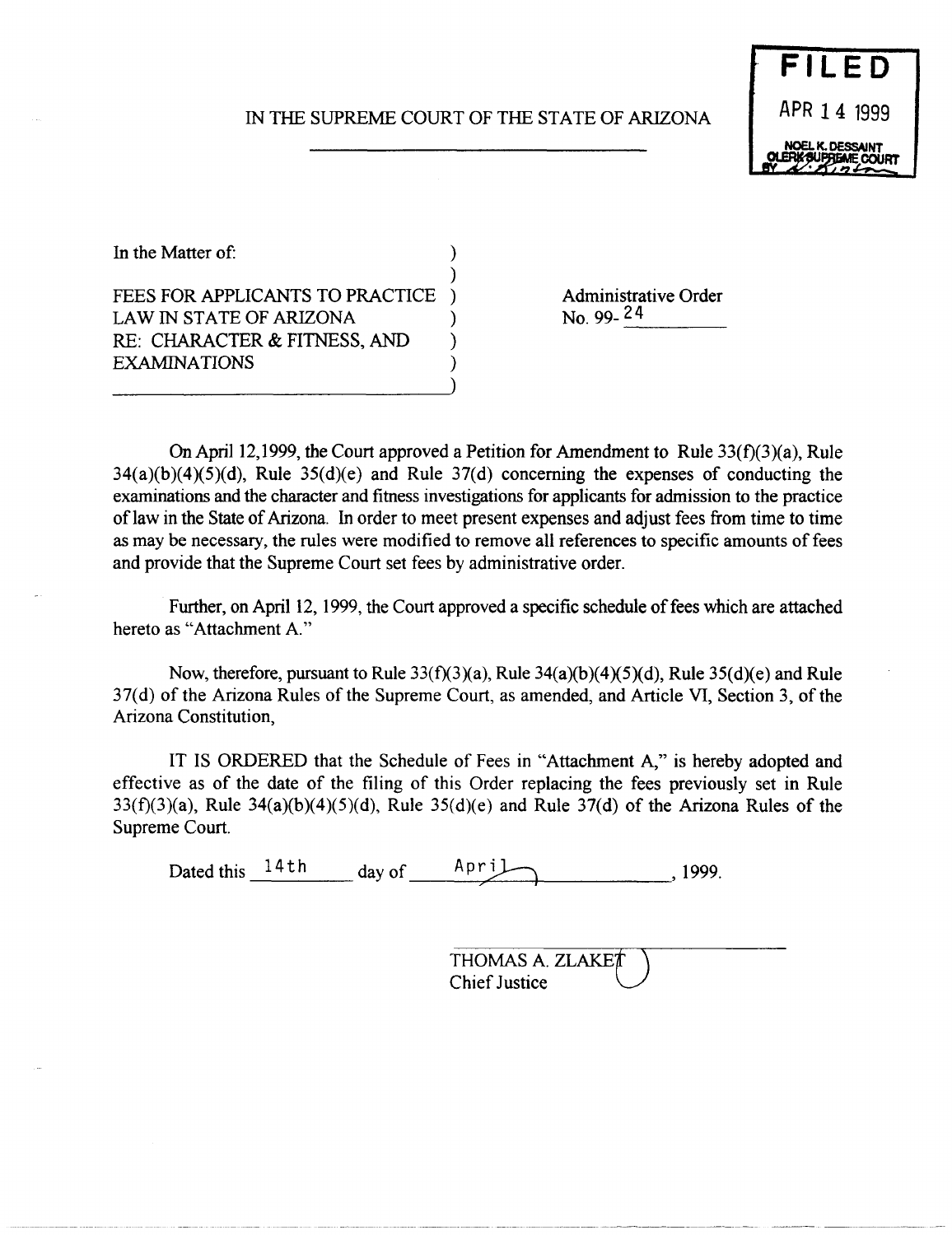## *"Attachment A"*

## **SCHEDULE OF FEES**

| \$10  | <b>Application Packet Request.</b> | Contains Application for Admission, Rules of the<br>Arizona Supreme Court, fingerprint card, Bar Review<br>information, MPRE schedules, bar exam overview. |
|-------|------------------------------------|------------------------------------------------------------------------------------------------------------------------------------------------------------|
| \$100 | Application Processing Fee.        | Processing of Application for Admission, photograph,<br>fingerprint card, court/bar documents, certification<br>status.                                    |
| \$75  | Late Fee                           | If application for admission and/or supporting<br>documents are filed within 14 days after timely<br>deadline.                                             |
| \$150 | Late Fee                           | If application for admission and/or supporting<br>documents are filed later than 14 days after timely<br>deadline.                                         |
| \$200 | <b>Examination Fee</b>             | Costs of two-day bar examination, site, emergency<br>personnel, grading and scoring, transportation.                                                       |
| \$75  | <b>Character Report</b>            | Supplemental if one previously processed (within last<br>three years) by either Arizona or National Conference<br>of Bar Examiners.                        |
| \$175 | <b>Character Report</b>            | If not yet graduated, or graduated less than one year<br>and/or not admitted elsewhere.                                                                    |
| \$200 | <b>Character Report</b>            | Graduated more than one year, or admitted elsewhere.                                                                                                       |
| \$300 | <b>Character Report</b>            | Foreign legal consultant.                                                                                                                                  |
| \$10  | Application/Character Report File  | Requested by admitted attorneys or unsuccessful<br>applicants for personal use or transfer to other<br>jurisdictions.                                      |
| \$10  | Character Report File              | Requested by applicant for compliance with deficient<br>application for admission file.                                                                    |
| \$10  | <b>Study Guide</b>                 | Essay Questions and Summaries of Issues.                                                                                                                   |